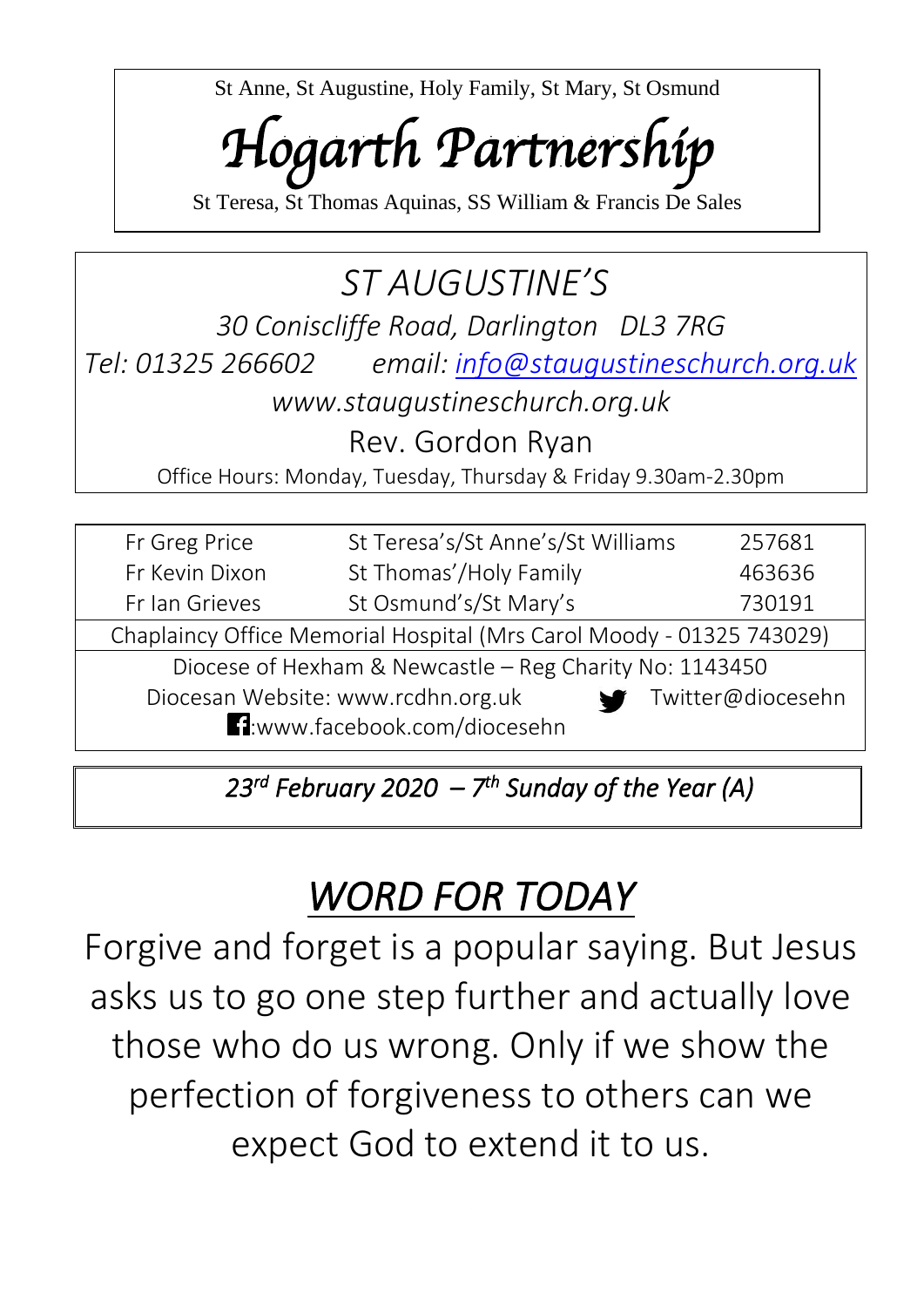A very warm welcome to all our visitors; we're delighted to see you and hope you have an enjoyable visit.

#### **MEETINGS**

- Parish Council 24th February at 6pm in 10 St Augustine's Court
- Justice & Peace 26<sup>th</sup> February (Ash Wednesday) at 7.45pm in 10 St Augustine's Court (following the 7pm Mass in Church). This is for all those interested/would like to be involved within the Hogarth Partnership in Justice and Peace. Please come along, everybody welcome.

#### ASH WEDNESDAY - 26<sup>th</sup> February

Masses here in St Augustine's at 10.00 am (school will be attending) and 7.00 pm.

# LENT – THE GOD WHO SPEAKS ……..IN POWER AND MERCY

Everyone is invited and welcome to join a series of workshops exploring God's call to repentance throughout the Old Testament.

This Lenten resource is focused on the First Readings which illustrate both the power and mercy of God. We will meet some of the key characters in the long story of salvation and reflect on how their stories can still have a meaning for our own. These informal sessions are to be held around the partnership on Thursday evenings from 7-8.30pm (including refreshments).

 $27<sup>th</sup>$  February & 5<sup>th</sup> March – St Augustine's Parish Centre 12<sup>th</sup> & 19<sup>th</sup> March at St Osmond's, Gainford  $26<sup>th</sup>$  March &  $2<sup>nd</sup>$  April – Venue to be arranged

# BREAK 4 LENT

We have been asked by the Churches Together in Darlington to help with the refreshments at St Cuthbert's Hall. Our slot is *Monday 2 nd March* – probably about 30 people. They start setting up at 10am and coffee is served from 10.30-11.00am. The coffee/tea is supplied but we are asked to provide two types of scones, butter and milk. There is a list at the back of Church if you are able to help. Thank you.

Details of the course "Build on the Rock" as below Monday 2<sup>nd</sup> March Rev. Tony Roache (Anglican) Monday 9<sup>th</sup> March Rev. Gordon Ryan (RC) Monday 16th March Rev. Stephen Collinson (URC) Monday 23<sup>rd</sup> March Rev. Barry or Vicky Thompson (Baptist) Monday 30<sup>th</sup> March Rev. John Bower (Methodist) *Start 10.30am, Speaker 11.00am, Finish by 11.30am*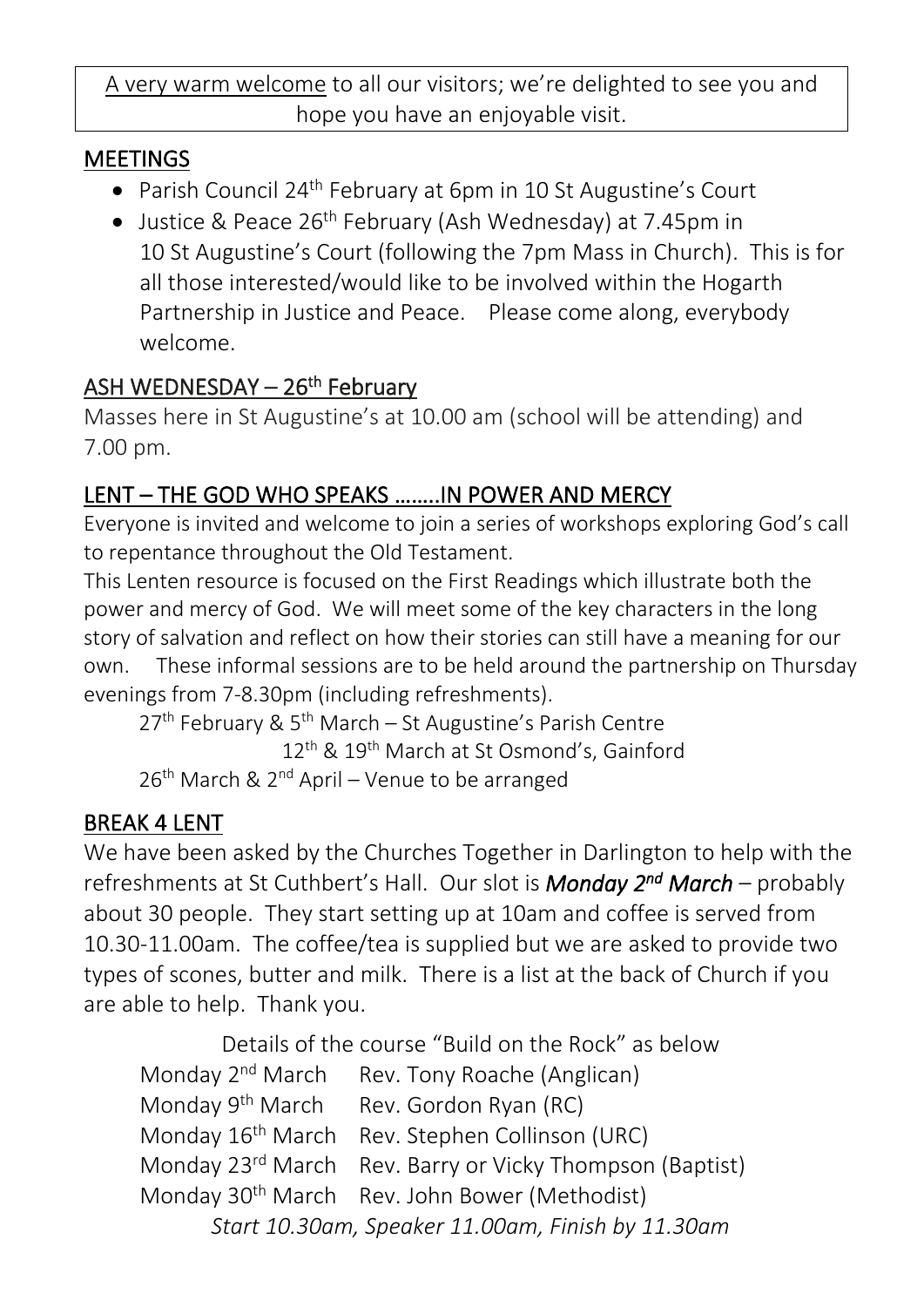#### HOGARTH/PARTNERSHIP NEWS/EVENTS

*Alpha course* continues each Wednesday at St William's at 7pm. Further information on their Facebook page 'Hogarth Alpha'.

#### *Hogarth News/Bulletins – web site: staugustineschurch.org.uk*

Until we get permission to set up a Hogarth Partnership Website there will be a page on our website (Staugustineschurch.org.uk) dedicated to the Hogarth Partnership, which will include other parish bulletins, and events.

HOLY FAMILY PARISH CEILIDH Saturday 29th February, 7.00pm start in Holy Family Parish Centre. Licenced Bar, Buffet Supper, Music by Blind Panic. Tickets £10 - Family Ticket £20 (2 Adults & 2 Children) Extra children £5.00. Fund raising for HCPT Group 53 & Parish Centre. All Welcome, Contact 07929337908 for Tickets.

The HOGARTH PARTNERSHIP PLAYERS present 'HENRY' a Tudor Musical, an exciting account of Henry V111 and his six wives. This period costume spectacular will be performed in each parish of our partnership on the dates and times below. All tickets are £5 each and are available in our parish from Brian Humphrey. Please also see the posters for further details. Tickets can be used for any performance in any parish. The tour schedule is:-

| Tue. 17 | St Teresa's                   | 7.30 | <b>Wed. 18</b> | St Osmund's     | 7.30 |
|---------|-------------------------------|------|----------------|-----------------|------|
| March   |                               | pm   | March          |                 | pm   |
| Thu. 19 | St William's                  | 7.30 | Fri. 20        | Holy Family     | 7.30 |
| March   |                               | pm   | March          |                 | pm   |
|         | Sunday 22 <sup>nd</sup> March |      | St Augustine's | 2.00 pm Matinee |      |
| Mon.23  | St Thomas'                    | 7.30 | Tue. 24        | St Mary's       | 7.30 |
| March   |                               | pm   | March          |                 | pm   |
| Thu. 26 | St Anne's                     | 7.30 | Fri. 27        | St Augutine's   | 7.30 |
| March   |                               | pm   | March          |                 | pm   |

Please come and bring family and friends too.

#### *PERU MISSION (PADDINGTON BEAR)*

Any loose change (basket in the middle of Church) is forwarded onto Joe Plumb in Peru. Currently the monies raised stand at

*This week £19.30 Total £ 32,942.75*

# Only £57.25 needed to reach the amazing figure of £33,000.

# OLD ACTORS NEVER DIE, THEY SIMPLY LOSE THE PLOT (1st-4th JULY)

STARS' next production is a two act farce by Lynne Brittney. Six roles for senior actors and five for not so senior! Readings at St Augustine's Parish Centre, Sunday 23<sup>rd</sup> February. Further details from Jo Potter 07770 302676.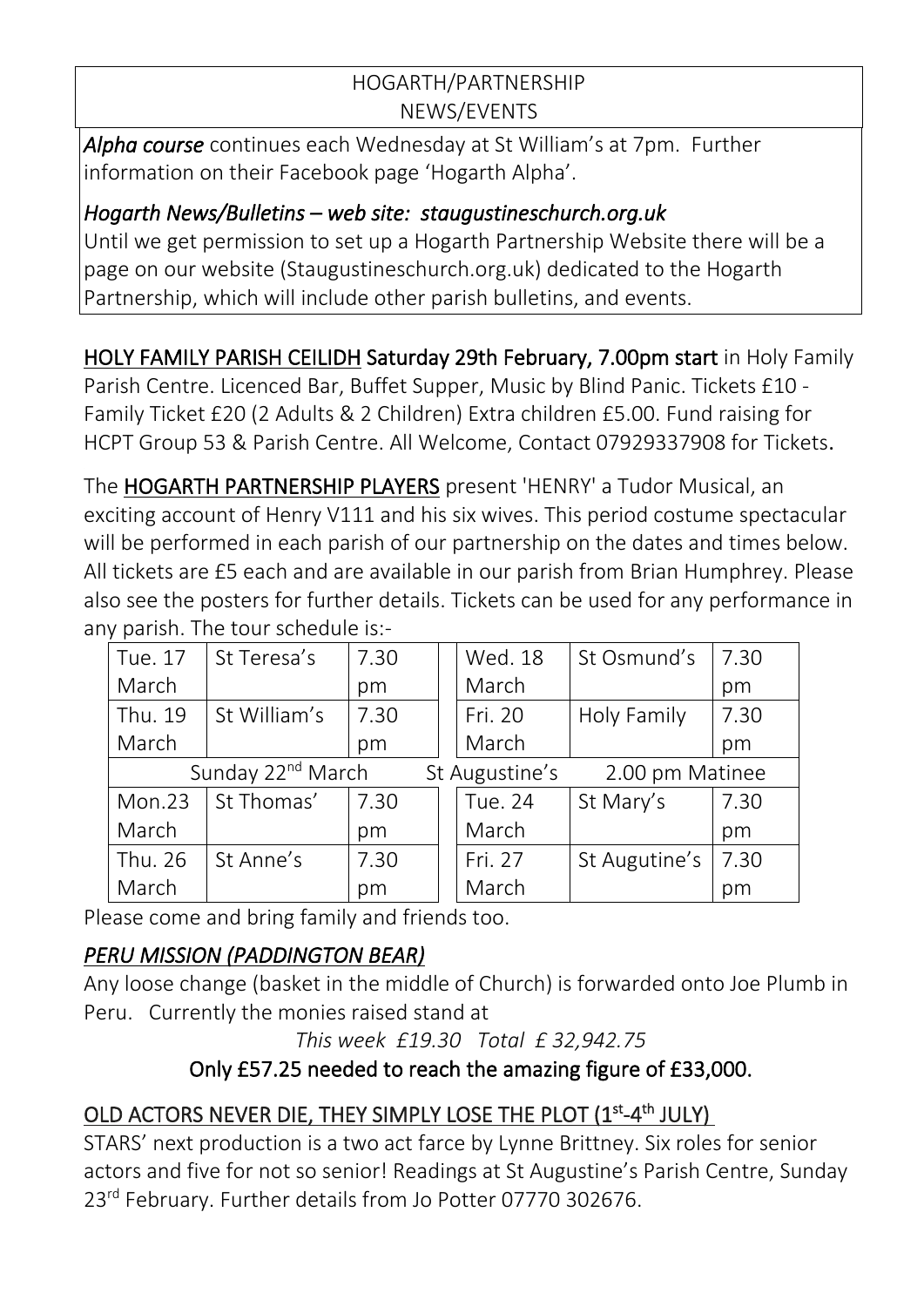#### First Reading: Leviticus 19:1-2.17-18

The Lord spoke to Moses; he said: Speak to the whole community of the sons of Israel and say to them: Be holy, for I, the Lord your God, am holy.

You must not bear hatred for your brother in your heart. You must openly tell him, your neighbour, of his offence; this way you will not take a sin upon yourself. You must not exact vengeance, nor must you bear a grudge against the children of your people. You must love your neighbour as yourself. I am the Lord.

#### PSALM

The Lord is compassion and love.

#### Second Reading: 1 Corinthians 3:16-23

Didn't you realise that you were God's temple and that the Spirit of God was living among you? If anybody should destroy the temple of God, God will destroy him, because the temple of God is sacred; and you are that temple.

Make no mistake about it; if any one of you thinks of himself as wise, in the ordinary sense of the word, then he must learn to be a fool before he really can be wise. Why? Because the wisdom of this world is foolishness to God. As scripture says: The Lord knows wise men's thoughts: he knows how useless they are; or again: God is not convinced by the arguments of the wise. So there is nothing to boast about in anything human: Paul, Apollos, Cephas, the world, life and death, the present and the future, are all your servants; but you belong to Christ and Christ belongs to God.

#### Gospel: Matthew 5:38-48

Jesus said to his disciples: 'You have learnt how it was said: Eye for eye and tooth for tooth. But I say this to you: offer the wicked man no resistance. On the contrary, if anyone hits you on the right cheek, offer him the other as well; if a man takes you to law and would have your tunic, let him have your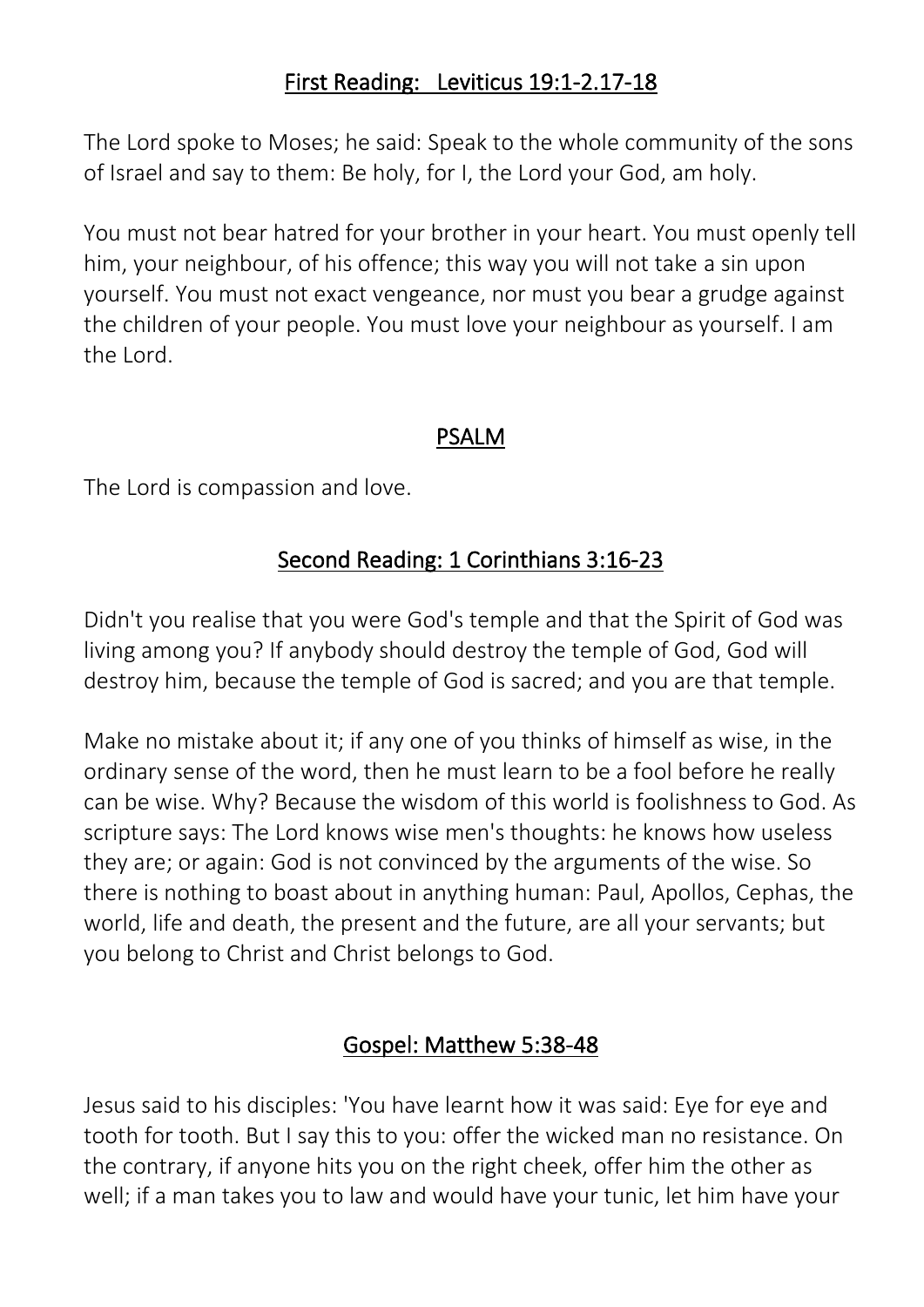cloak as well. And if anyone orders you to go one mile, go two miles with him. Give to anyone who asks, and if anyone wants to borrow, do not turn away.

'You have learnt how it was said: You must love your neighbour and hate your enemy. But I say this to you: love your enemies and pray for those who persecute you; in this way you will be sons of your Father in heaven, for he causes his sun to rise on bad men as well as good, and his rain to fall on honest and dishonest men alike. For if you love those who love you, what right have you to claim any credit? Even the tax collectors do as much, do they not? And if you save your greetings for your brothers, are you doing anything exceptional? Even the pagans do as much, do they not? You must therefore be perfect just as your heavenly Father is perfect.'

© 1966, 1967 and 1968 by Darton, Longman and Todd, and Doubleday and Co Inc., and used by permission.



# ASH WEDNESDAY 26<sup>th</sup> February 2020 Mass at St Augustine's 10.00 am Mass at St Augustine's 7.00 pm

St Williams on Tuesday evening at 7pm. *Ash Wednesday*  St Teresa's 9.30am Service and Blessing of Ashes Holy Family 9.30am St Anne's 12.15pm followed by a Lenten soup lunch in the Parish Hall. Collection for Lenten Alms for St Cuthbert's Care will be taken. All welcome. St Thomas 6.30pm

#### LENTEN BOOKLETS/CALENDARS

are available at the back of Church.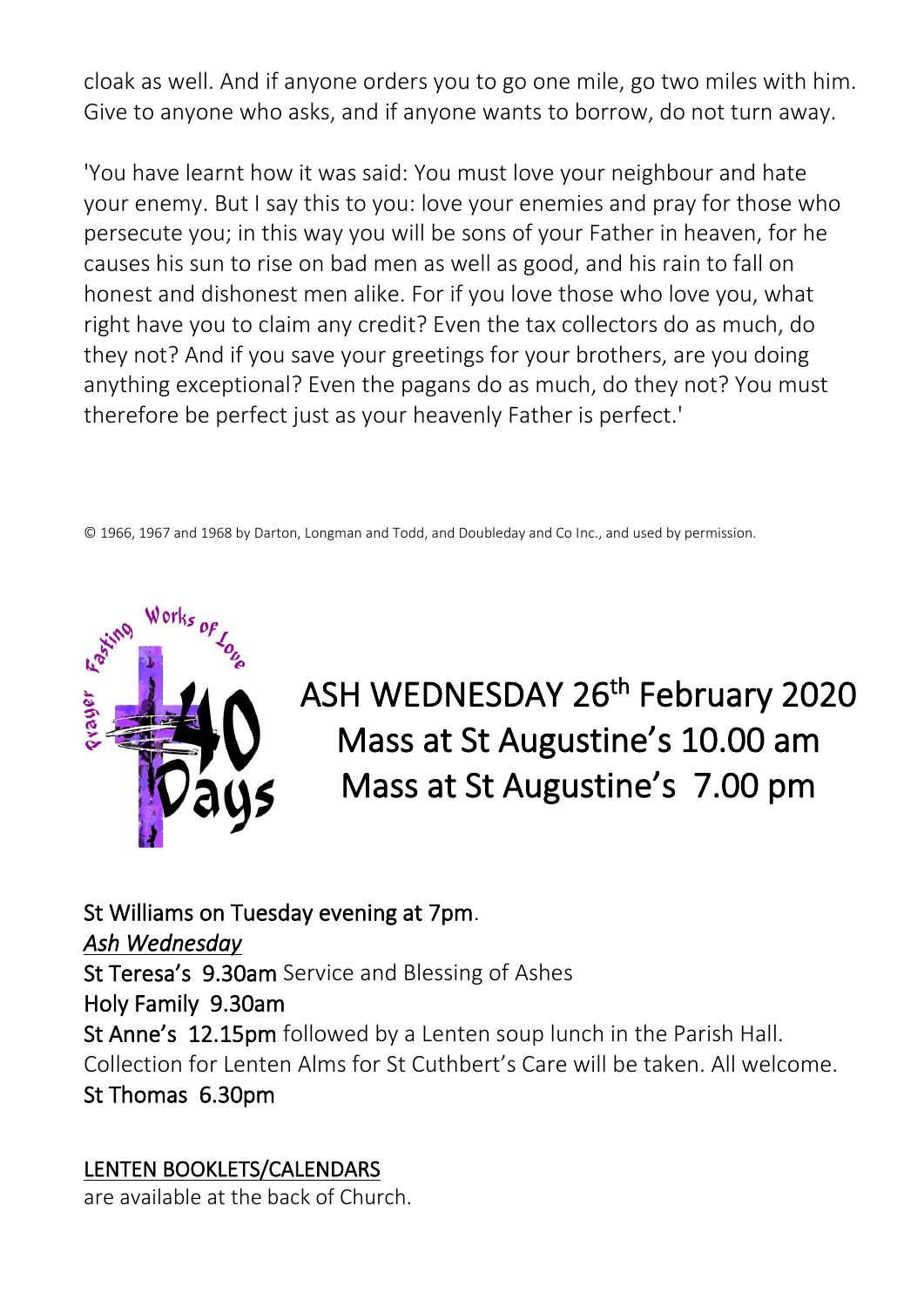# REFLECTION - Turning enemies into friends

 $\overline{\phantom{a}}$ 

When Abraham Lincoln was running for president

of the United States there was a man called Stanton,

who never lost an opportunity to vilify him.

Yet when Lincoln won the election

he gave Stanton a post in his cabinet. Why?

Because he considered him the best man for the job.

And Lincoln was proved right.

Stanton gave him loyal service.

Asked why he didn't destroy his enemies, Lincoln replied,

'Do I not destroy my enemies when I make them my friends?'

#### MARRIAGE COURSE



-

If you wish to marry in any of our Partnership Churches, you must attend a Marriage Preparation course. The courses for 2020 are: Saturday 25<sup>th</sup> April Saturday 10th October

both at St Thomas Aquinas Church 10am - 4.00pm.

To book a place ring 0800 3893801/email marriagecare.tyneside@gmail.com

# WORLD DAY OF PRAYER - FRIDAY 6TH MARCH 2pm

#### ST CUTHBERT'S CHURCH CENTRE

This is a world wide, ecumenical event where Christian Churches of all denominations throughout the world hold the same service on the same day, focussing on a particular country each year. This year, the service comes from Zimbabwe. Everyone is most welcome.

#### HEXHAM & NEWCASTLE DIOCESAN LOURDES PILGRIMAGE

31st July - 7th August 2020 Direct to Lourdes by air from Newcastle. More information can be found at www.tangney-tours.com/hn or contact the pilgrimage director, Fr Peter Stott, St Robert's Presbytery, Morpeth Tel : 01670 513410 Email; [lourdes@rcdhn.org.uk](mailto:lourdes@rcdhn.org.uk)

#### STATIONS OF THE CROSS

If anybody would like to lead Stations of the Cross during Lent – Friday 12 noon please put your details on the sheet in the middle of Church.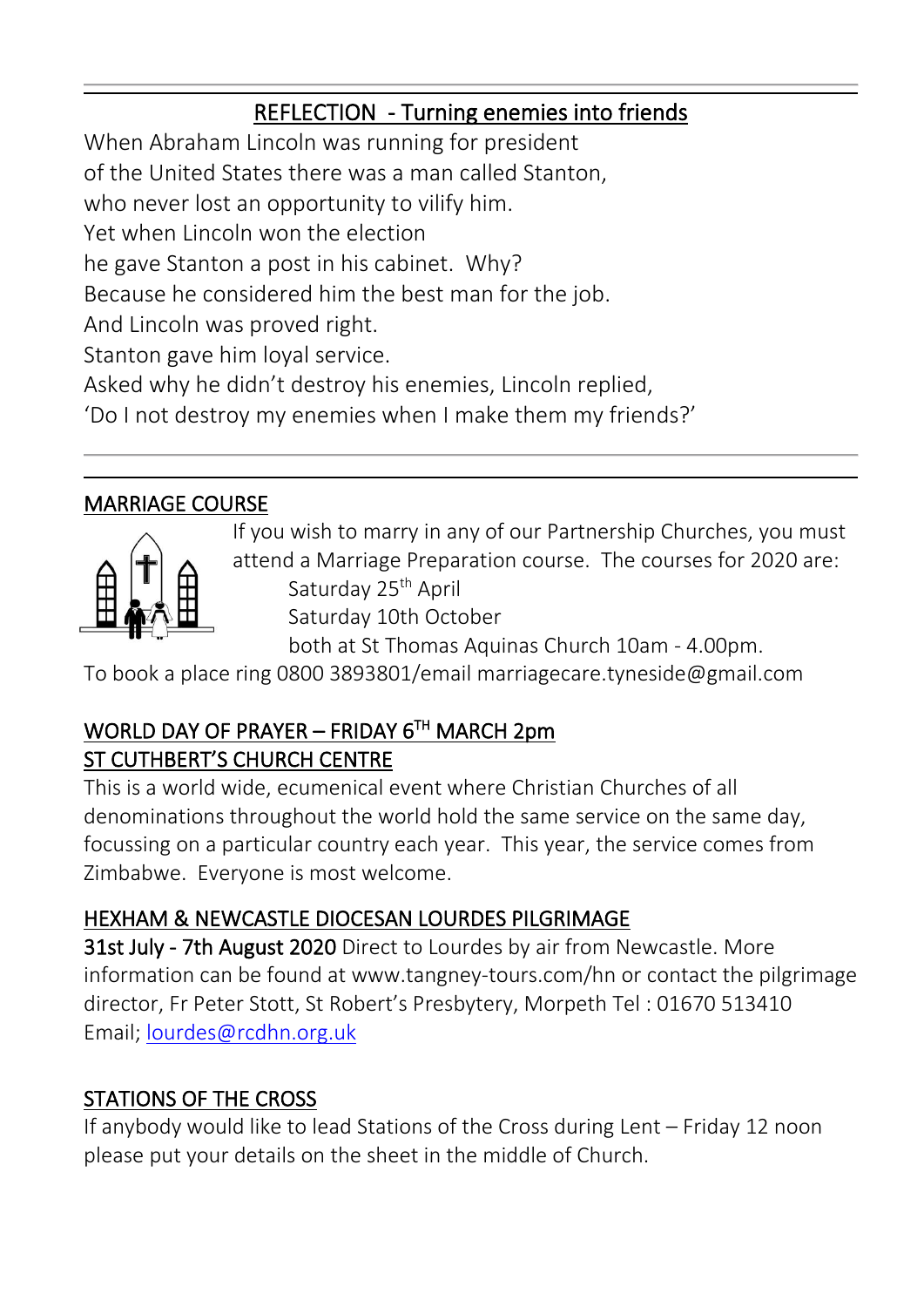# CAFOD FAMILY FAST DAY Friday 6th March.

This Lent, CAFOD's Family Fast Day is an opportunity to reach out to some of the poorest, most marginalized of our sisters & brothers. Your donations go to highly trained, highly skilled local experts around the world who save & support the health of the world's poorest families. We urgently need your help to fund more local experts to reach



out to even more people who need treatment, care & love. On Friday 6th March, will you eat a simple meal in solidarity & give what you save to help us continue our life-saving work.

Gift aid envelopes are available for your donations.

*There will be a second collection on Sunday 8th March*.

# OUTREACH AS MISSION

A retreat for adults involved in any form of social action or campaigning. This retreat led by Fr Chris Hughes will take place on Friday 6<sup>th</sup> March 6pm till Saturday 2pm 7th March and will be held in the Emmaus Youth Village, near Consett. Price £30.

For more details please contact adult.formation@diocesehn.org.uk.

#### Quiz for Christian Aid

On Saturday 28<sup>th</sup> March at St Cuthbert's Church Hall from 7-9.30pm. Suggested donation £5. For further details please contact Brian Simpson on 264145.

# RECENT COLLECTIONS – Thank you for your generosity

| Pax Christi £402.96 |  | Racial Justice £278.90 |  |
|---------------------|--|------------------------|--|
|                     |  |                        |  |

| <b>Collections</b>                                                                 |  |  |                       |
|------------------------------------------------------------------------------------|--|--|-----------------------|
| January Bankers Orders   Non GA $\pm$ 92   Gift Aid £2,061.00   Total £2,153.00    |  |  |                       |
| Sunday 2 <sup>nd</sup> February   Plate £501.91   Gift Aid £210.75   Total £718.36 |  |  |                       |
| Sunday 9 <sup>th</sup> February   Plate £374.98   Gift Aid £133.87   Total £514.35 |  |  |                       |
| Sunday $16^{th}$ February   Plate £406.15   Gift Aid £265.00                       |  |  | $\vert$ Total £671.15 |



 *COFFEES AFTER MASS are being hosted by the Inner Wheel*